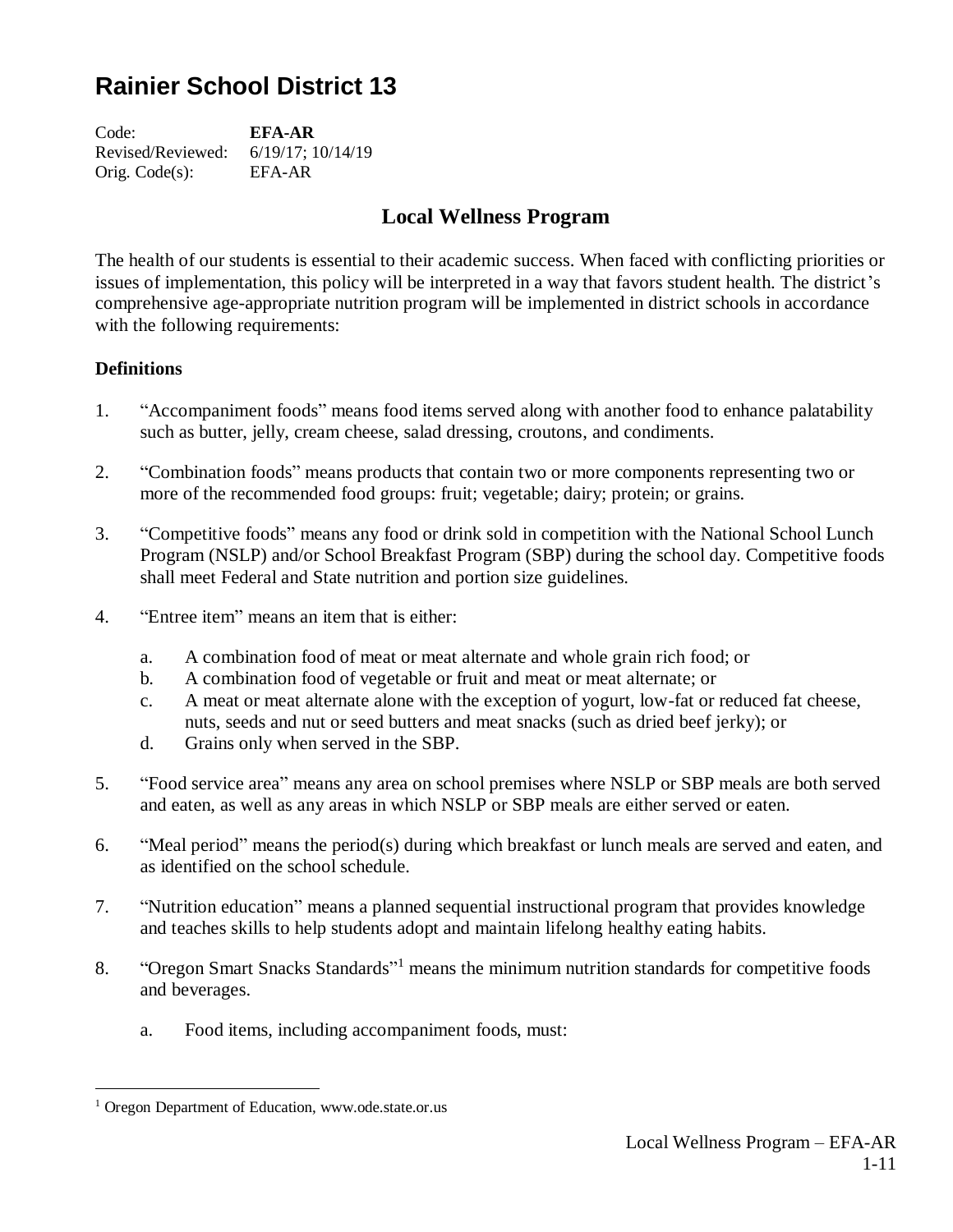- (1) Be a grain product that contains 50 percent or more whole grains by weight or have as the first ingredient a whole grain (e.g., flour, flake or meal); or
- (2) Have as the first ingredient, one of the non-grain major food groups: fruits; vegetables; dairy or protein foods (e.g., meat, beans, poultry, seafood, eggs, nuts, seeds); or
- (3) Be a combination food that contains one-quarter cup of fruit and/or vegetable; or
- (4) Have one of the food items above as a second ingredient if water is the first ingredient; and
- (5) Meet all the competitive food nutrient standards:
	- (a) Calories:
		- (i) Snacks contain no more than:
			- 1) 150 calories as packaged or served for elementary level;
			- 2) 180 calories as packaged or served for middle school level;
			- 3) 200 calories as packaged or served for high school level.
		- (ii) Entrees contain no more than 350 calories as packaged or served.
	- (b) Total fat: contains 35 percent or less of total calories from fat per item as packaged or served.

Exemptions to the total fat standard are granted for reduced fat cheese and partskim mozzarella cheese, nuts, seeds, nut or seed butters, products consisting of only dried fruit with nuts and/or seeds with no added nutritive sweeteners or fat and seafood with no added fat.

(c) Saturated fat: contains no more than 10 percent of total calories from saturated fat per item as packaged or served.

Exemptions to the saturated fat standard are granted for reduced fat cheese and part-skim mozzarella cheese, nuts and products consisting of only dried fruit with nuts and/or seeds with no added nutritive sweeteners or fat.

- (d) Transfat: contains 0 grams of trans fat per item as packaged or served.
- (e) Sugar must be no more than 35 percent by weight.
	- (i) Exempt from the sugar standard are:
		- 1) Dried whole fruits or vegetables;
		- 2) Dried whole fruit or vegetable pieces;
		- 3) Dehydrated fruits or vegetables with no added nutritive sweeteners; and
		- 4) Dried fruits with nutritive sweeteners that are required for processing and/or palatability purposes (i.e., cranberries, blueberries, tart cherries).
- (f) Sodium: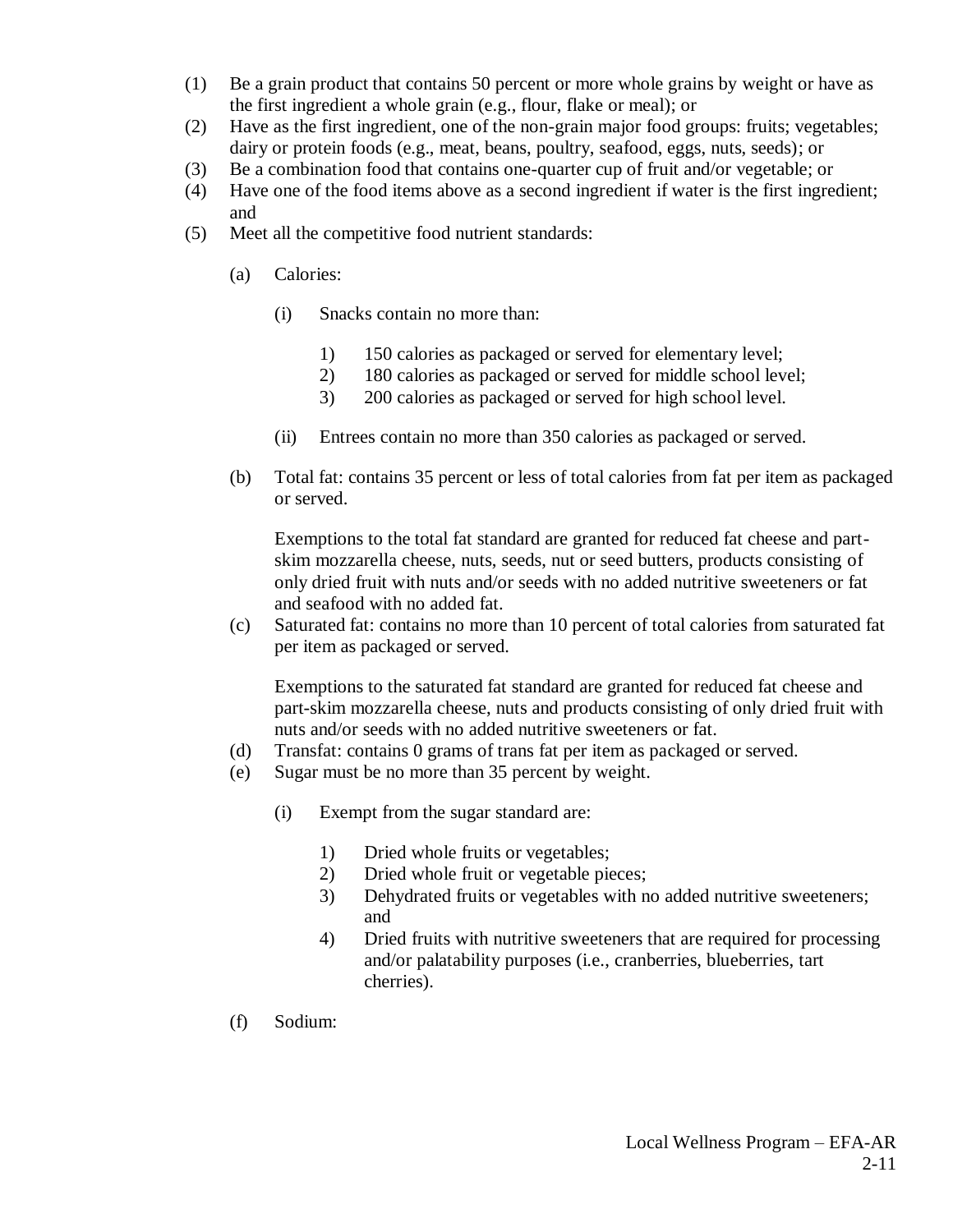- (i) Snacks contain no more than 200 mg sodium<sup>2</sup> per item as packaged or served.
- (ii) Entrees contain no more than 480 mg sodium per item as packaged or served.
- (g) Caffeine free, except for naturally occurring trace amounts, for elementary and middle school level.
- (h) Exempt from all nutrients standards on any day are:
	- (i) Fresh, canned and frozen fruits or vegetables with no added ingredients except water.
	- (ii) Fruit packed in 100 percent juice, extra light or light syrup.
	- (iii) Canned vegetables that contain a small amount of sugar for processing purposes.
- (i) Entrees in same or smaller portion served on the day or the day following in the National School Lunch or School Breakfast Programs are exempt from the nutrient standards for:
	- (i) Calories
	- (ii) Total Fat
	- (iii) Saturated fat;
	- (iv) Transfat;
	- (v) Sodium; and
	- (vi) Sugar.
- b. Beverages must be:

 $\overline{a}$ 

- (1) For elementary level students:
	- (a) Plain water, carbonated or uncarbonated, with portion size unlimited;
	- (b) Lowfat milk (unflavored), with portion size not to exceed 8 ounces and 150 calories;
	- (c) Nonfat milk (including flavored), with portion size not to exceed 8 ounces and 150 calories;
	- (d) Nutritionally equivalent milk alternatives, portion size not to exceed 8 ounces and 150 calories;
	- (e) Full strength, unsweetened fruit or vegetable juices, portion size not to exceed 8 ounces and 120 calories;
	- (f) Fruit and vegetable juice that is 100 percent juice diluted with water, carbonated or uncarbonated, and no added sugar or sweeteners with portion size not to exceed 8 ounces and 120 calories;
	- (g) Caffeine free, except for naturally occurring trace amounts.
- (2) For middle school level students:
	- (a) Plain water, carbonated or uncarbonated, with portion size unlimited;

 $2$  On July 1, 2016, the sodium standard will reduce to 200 mg per item as packaged or served.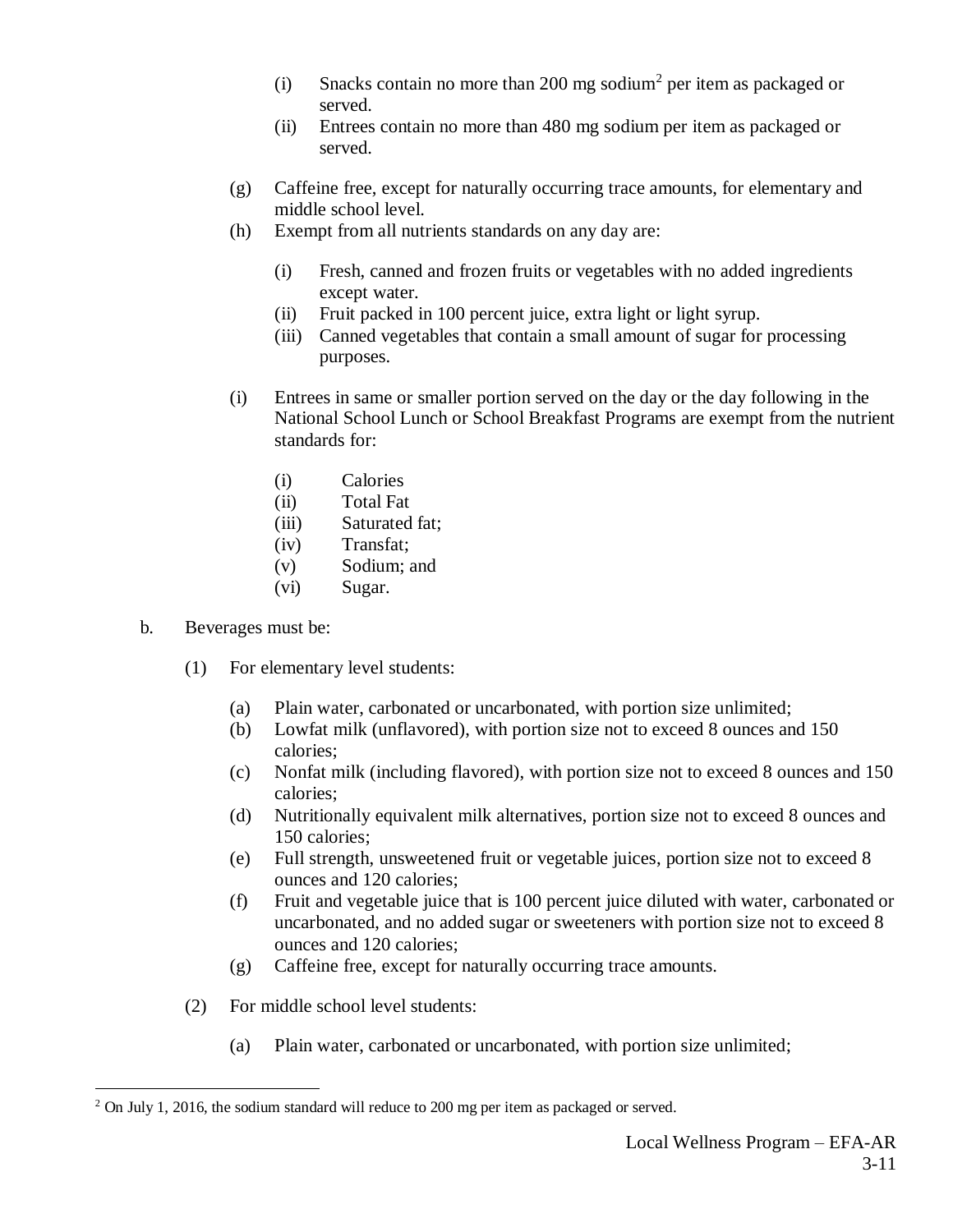- (b) Lowfat milk (unflavored), portion size not to exceed 10 ounces and 190 calories;
- (c) Nonfat milk (including flavored), portion size not to exceed 10 ounces and 190 calories;
- (d) Nutritionally equivalent milk alternatives, portion size not to exceed 10 ounces and 190 calories;
- (e) Full strength, unsweetened fruit or vegetable juices, portion size not to exceed 10 ounces and 150 calories;
- (f) Fruit and vegetable juice that is 100 percent juice diluted with water, carbonated or uncarbonated, and no added sugar or sweeteners with portion size not to exceed 10 ounces and 150 calories;
- (g) Caffeine free, except for naturally occurring trace amounts.
- (3) For high school level students:
	- (a) Plain water, carbonated or uncarbonated, with portion size unlimited;
	- (b) Lowfat milk (unflavored), portion size not to exceed 12 ounces and 225 calories;
	- (c) Nonfat milk (including flavored), portion size not to exceed 12 ounces and 225 calories;
	- (d) Nutritionally equivalent milk alternatives, portion size not to exceed 12 ounces and 225 calories;
	- (e) Full strength, unsweetened fruit or vegetable juices, portion size not to exceed 12 ounces and 180 calories;
	- (f) Fruit and vegetable juice that is 100 percent juice diluted with water, carbonated or uncarbonated, and no added sugar or sweeteners with portion size not to exceed 12 ounces and 180 calories;
	- (g) Low or no calorie beverage is less than 5 calories per 8 ounce serving or less than or equal to 10 calories per 20 fluid ounces, portion size not to exceed 20 ounce serving;
	- (h) Other beverages are not to exceed 40 calories per 8 fluid ounces (or 60 calories per 12 fluid ounces) with portion size not to exceed 12 ounces.
- c. Use the nutrient standard for the lowest grade group when mixed grades have open access to competitive foods.
- 9. "School day" means a student education day beginning at midnight and ending at the conclusion of afternoon student activities, such as athletic, music or drama practices, clubs, academic support and enrichment activities.
- 10. "School campus" means all areas of property under the jurisdiction of the school that are accessible to students during the school day.
- 11. "Snack" means a food that is generally regarded as supplementing a meal and includes, but is not limited to, chips, crackers, onion rings, nachos, french fries, doughnuts, cookies, pastries, cinnamon rolls and candy.

#### **Nutrition Promotion and Nutrition Education**

Nutrition promotion and nutrition education shall focus on students' eating behaviors, be based on theories and methods proven effective by research and be consistent with state and local district health education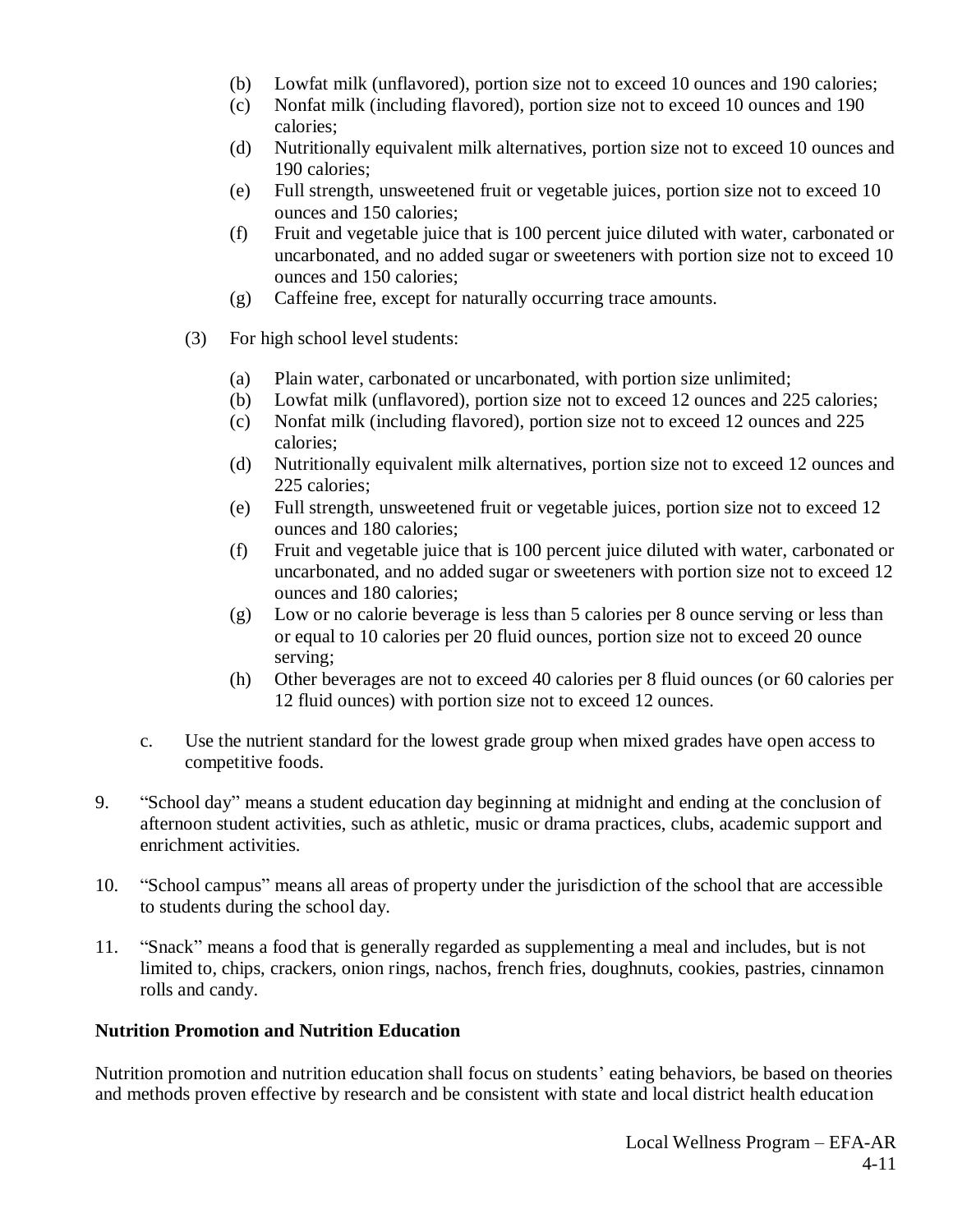standards. Nutrition education at all levels of the district's curriculum shall include, but not be limited to, the following essential components designed to help students learn:

- 1. Age-appropriate nutritional knowledge, including the benefits of healthy eating, essential nutrients, nutritional deficiencies, principles of healthy weight management, the use and misuse of dietary supplements, safe food preparation, handling and storage and cultural diversity related to food and eating;
- 2. Age-appropriate nutrition-related skills, including, but not limited to, planning a healthy meal, understanding and using food labels and critically evaluating nutrition information, misinformation and commercial food advertising; and
- 3. How to assess one's personal eating habits, set goals for improvement and achieve those goals.

# **Physical Activity and Physical Education**

In order to insure students are afforded the opportunity to engage in physical activity and physical education in the school setting, the following guidelines apply:

- 1. Physical activity will be integrated across curricula and throughout the school day. Movement will be made a part of all classes or courses as part of a well-round education;
- 2. Physical education will be a course of study that focuses on students' physical literacy and development of motor skills;
- 3. Physical education courses will be the environment where students learn, practice and are assessed on developmentally appropriate knowledge, skills and confidence to become physically literate;
- 4. All physical education classes will be taught by licensed physical education teachers and/or appropriately licensed teachers as outlined in the Teacher Standards and Practices Commission (TSPC);
- 5. Daily recess period(s) will be provided that will not be used as a punishment or a reward.

## **Food and Beverage Marketing**

The district (i.e., school nutrition services, athletics department, PTA, PTO) will review existing contracts, new contracts and equipment and product purchase or replacement to reflect the applicable food and beverage marketing guidelines established by the district wellness policy.

"Food and beverage marketing" is defined as advertising and other promotions in schools. Food and beverage marketing often include oral, written or graphic statements made for the purpose of promoting the sale of a food or beverage product made by the producer, manufacturer, seller or any other entity with a commercial interest in the product.

This term includes, but is not limited to, the following:

1. Brand names, trademarks, logos or tags, except when placed on a physically present food or beverage product or its container;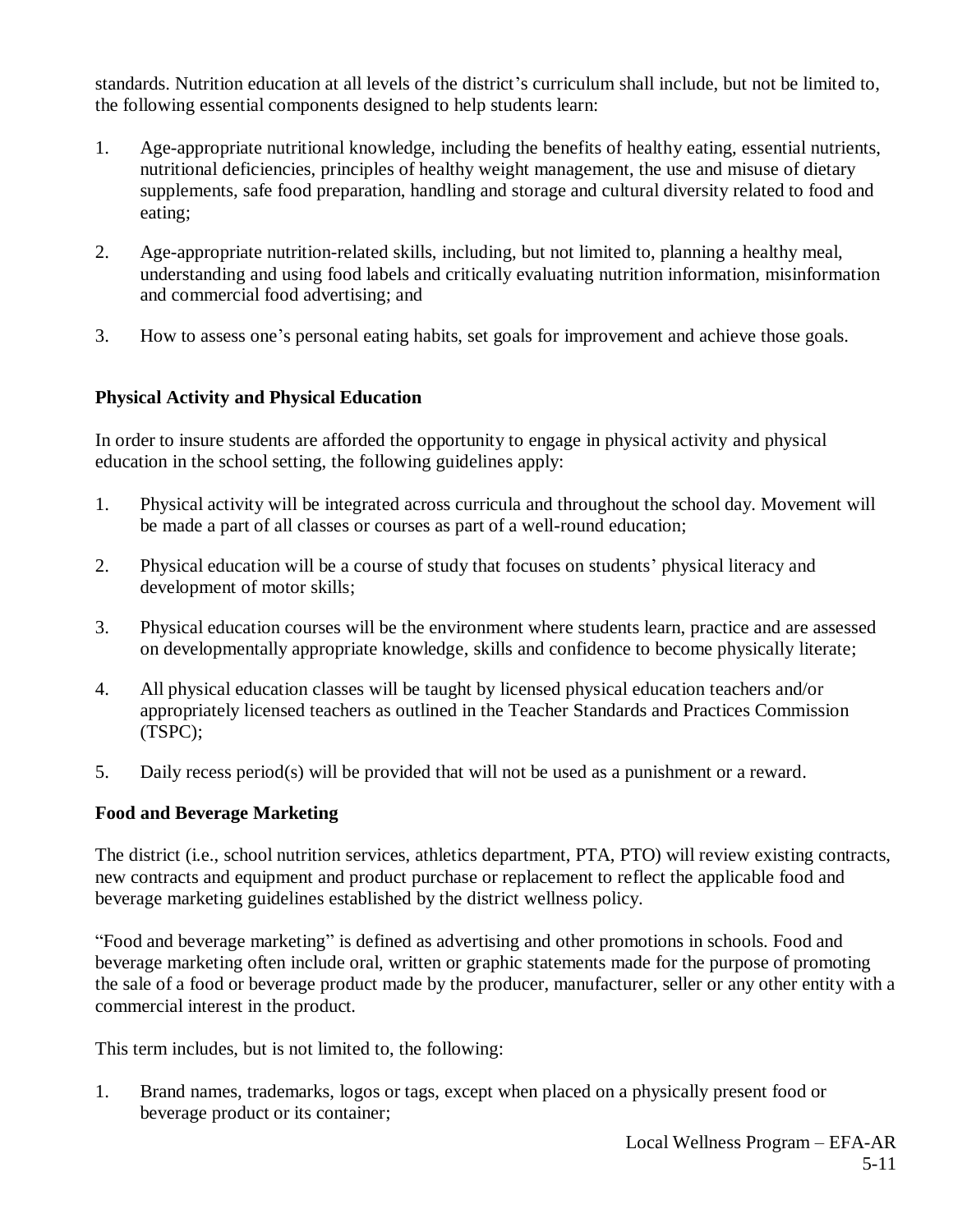- 2. Displays, such as on vending machine exteriors;
- 3. Corporate brand, logo, name or trademark on school equipment, such as marquees, message boards, scoreboards or backboards;

Note: Immediate replacement of these items is not required; however, districts will replace or update scoreboards or other durable equipment when existing contracts are up for renewal or to the extent that is financially possible over time so that items are in compliance;

- 4. Corporate brand, logo, name or trademark on cups used for beverage dispensing, menu boards, coolers, trash cans and other food service equipment; as well as on posters, book covers, student assignment books or school supplies displayed, distributed, offered or sold by the district;
- 5. Advertisements in school publications or school mailings;

Free product samples, taste tests or coupons of a product, or free samples displaying advertising of a product.

## **Nutrition Guidelines and Food Services Operation**

Decisions regarding the sale of foods in addition to the National School breakfast and Lunch Program meals will be based on nutrition goals, not solely revenue. It is the intent of the Board that district schools take a proactive effort to encourage students to make nutritious food choices.

In order to support a school's nutrition and food services operation as an essential partner in the educational mission of the district and its role in the district's comprehensive nutrition program, the principal is responsible for ensuring:

- 1. The school encourages all students to participate in the school's NSLP and SBP meal opportunities;
- 2. The district's nutrition services operation will provide nutrient-dense, tasty food including a variety of fruits and vegetables;
- 3. The district will look for opportunities to integrate local foods into the meals served to students by the district, based on availability, acceptability, and price, using food grown in the district's school garden whenever possible;
- 4. The school notifies families of need-based programs for free or reduced-price meals and encourages eligible families to apply;
- 5. The school's NSLP and SBP maintains the confidentiality of students and families applying for or receiving free or reduced-priced meals in accordance with the National School Lunch Act;
- 6. The school's NSLP and SBP operates to meet dietary specifications in accordance with the Healthy, Hunger-Free Kids Act of 2010 and applicable state laws and regulations;
- 7. The school sells or serves varied and nutritious food choices consistent with the applicable nutrition standards set by the USDA and the Oregon Smart Snacks Standards. A school or district that operates or contracts the food service component of their NSLP and SBP, shall form a nutrition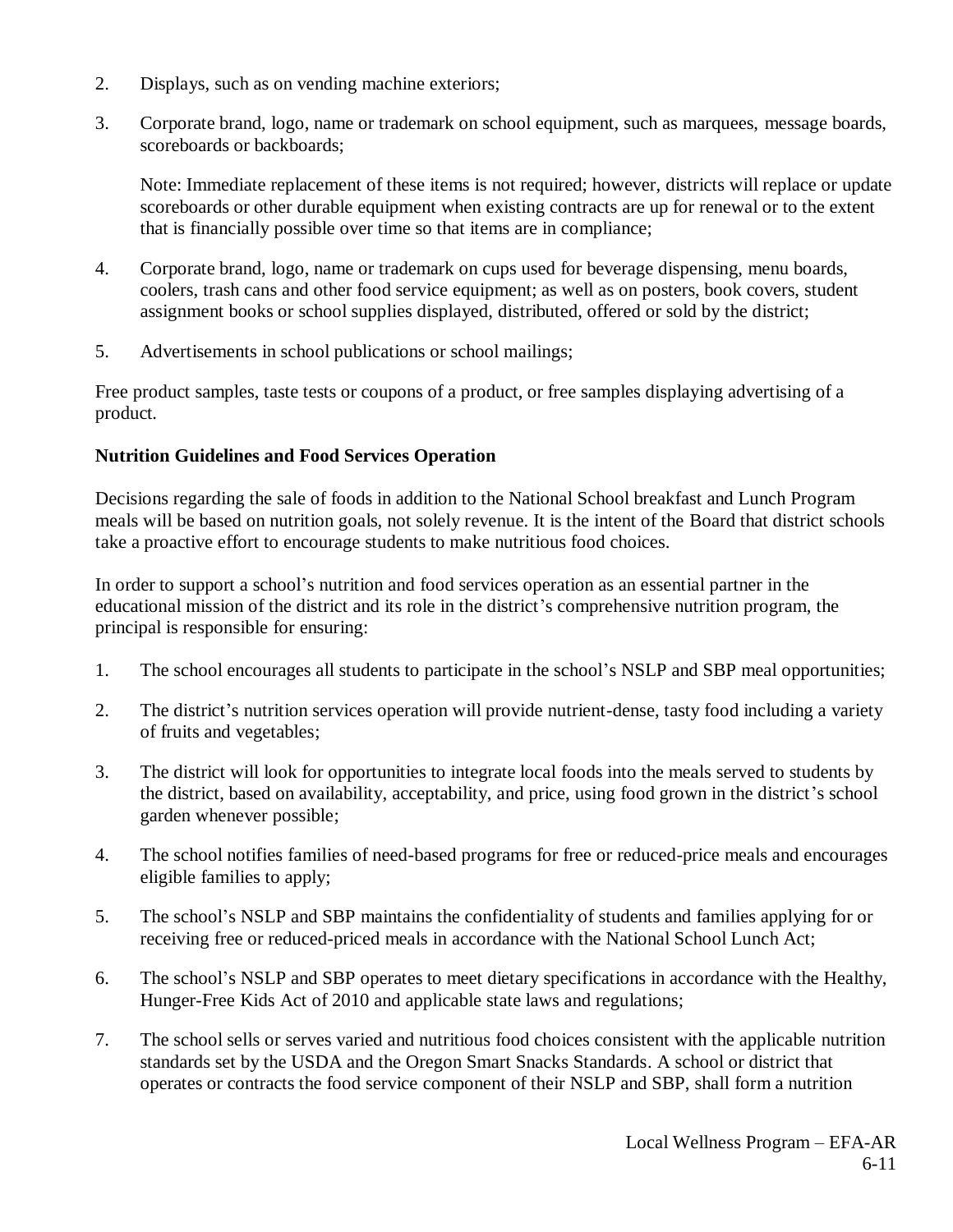advisory committee comprised of staff, students, and parents. Cultural norms and preferences will be considered;

- 8. Food prices set by the district are communicated to students and parents. District pricing strategies will encourage students to purchase full meals and nutritious items;
- 9. Procedures are in place to provide families, on request, information about the ingredients and nutritional value of the foods served;
- 10. Modified meals are prepared for students with special dietary needs:
	- a. The district will provide substitute foods to students with a disability<sup>3</sup> that restricts their diet, when supported by a written statement from a state-licensed health care professional who is authorized to write medical prescriptions.
	- b. Such substitutions will be provided only when a medical statement from the licensed health care professional is on file at school. The medical statement must state the nature of the child's impairment so its effect on the student's diet is understood, and what must be done to accommodate the impairment.
- 11. Food service equipment and facilities meet applicable local and state standards concerning health, safe food preparation, handling and storage, drinking water, sanitation and workplace safety;
- 12. Students are provided adequate time and space to eat meals in a pleasant and safe environment. The school will consider strategies, such as recess before lunch, to help contribute to healthy eating. School dining areas will be reviewed to ensure:
	- a. Tables and chairs are of the appropriate size for students;
	- b. Seating is not overcrowded;

 $\overline{a}$ 

- c. Students have a relaxed environment;
- d. Noise is not allowed to become excessive;
- e. Rules for safe behavior are consistently enforced;
- f. Tables and floors are cleaned between meal periods;
- g. The physical structure of the eating area is in good repair;
- h. Appropriate supervision is provided.
- 13. The guidelines for reimbursable school meals shall not be less restrictive than regulations and guidance issued by the Secretary of Agriculture pursuant to subsections (a) and (b) of section 10 of the Child Nutrition Act (42 U.S.C. § 1779) and sections 9(f)(1) and 17(a) of the Richard B. Russell National School Lunch Act (42 U.S.C. § 1758(f)(1), § 1766(a)), as those regulations and guidance apply to schools.

<sup>&</sup>lt;sup>3</sup> To comply with Section 504 as it relates to a student's severe food allergy, such as milk, gluten, nut or soy, and including but not limited to diabetes, colitis, etc.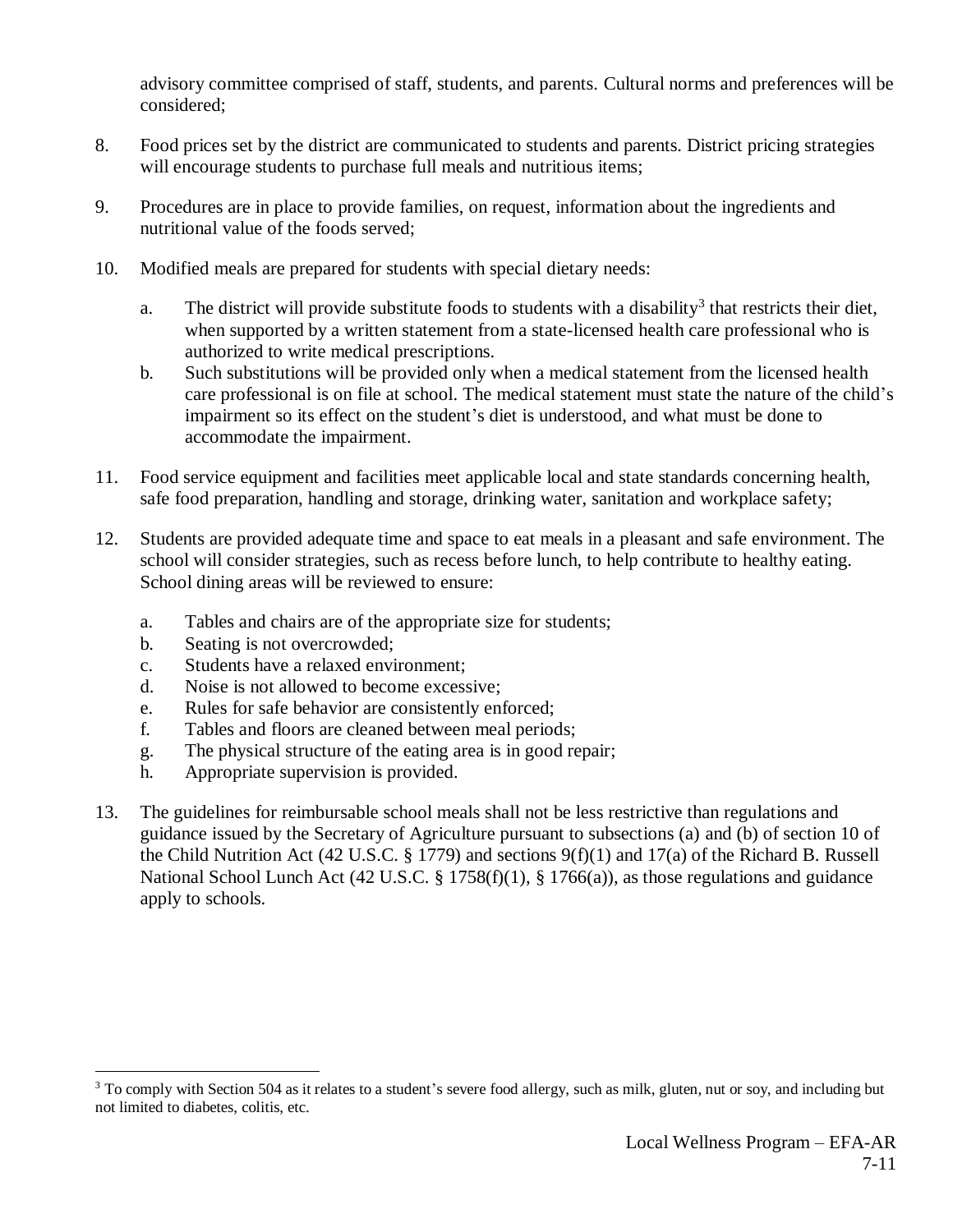# **Employee Wellness**

The district's school Employee Wellness Program may include the following:

- 1. Health education and health promoting activities that focus on skill development and lifestyle behavior that change along with awareness building, information dissemination, access to facilities, and are preferably tailored to employee's needs and interests;
- 2. Safe, supportive social and physical environments including organizational expectations about healthy behavior and implementation of policy that promote health and safety and reduce the risk of disease;
- 3. Linkage to related programs such as employee assistance programs, emergency care and programs that help employees balance work life and family life;
- 4. Education and resources to help employees make decisions about health care;
- 5. Nutrition and fitness educational opportunities that may include, but are not limited to, the distribution of educational and informational materials, and the arrangement of presentations and workshops that focus on healthy lifestyles, health assessments, fitness activities and other appropriate nutrition and physical activity related topics.

The district encourages participation from all employees, employees are not limited to instructional staff (i.e., teachers and instructional assistants) but include administrators and all support staff. The following groups are seen as essential for establishing, implementing and sustaining an effective school employee wellness program: school personnel who implement existing wellness programs in the district, i.e., school employee wellness committee and they may be the district personnel who implement health programs for students such as, but not limited to, school health coordinator, school nurses, psychologist, health and physical educators, nutrition professionals, counselors and other school staff. These groups may include decision makers who have the authority to approve policy and provide administrative support essential for a school wellness program such as, but not limited to, board members, superintendents, human resource administrators, fiscal services administrators and building principals.

## **Other School-Based Activities**

The district will provide the following activities and encourage the following practices which promote local wellness:

- 1. The district will strive to provide access to School-Based Health Clinics for all students, as fiscally possible.
- 2. The district will promote health and wellness through collaboration with physical education teachers, nutrition services staff, teachers, students and the community through district wide events, school and community gardens, and other support projects.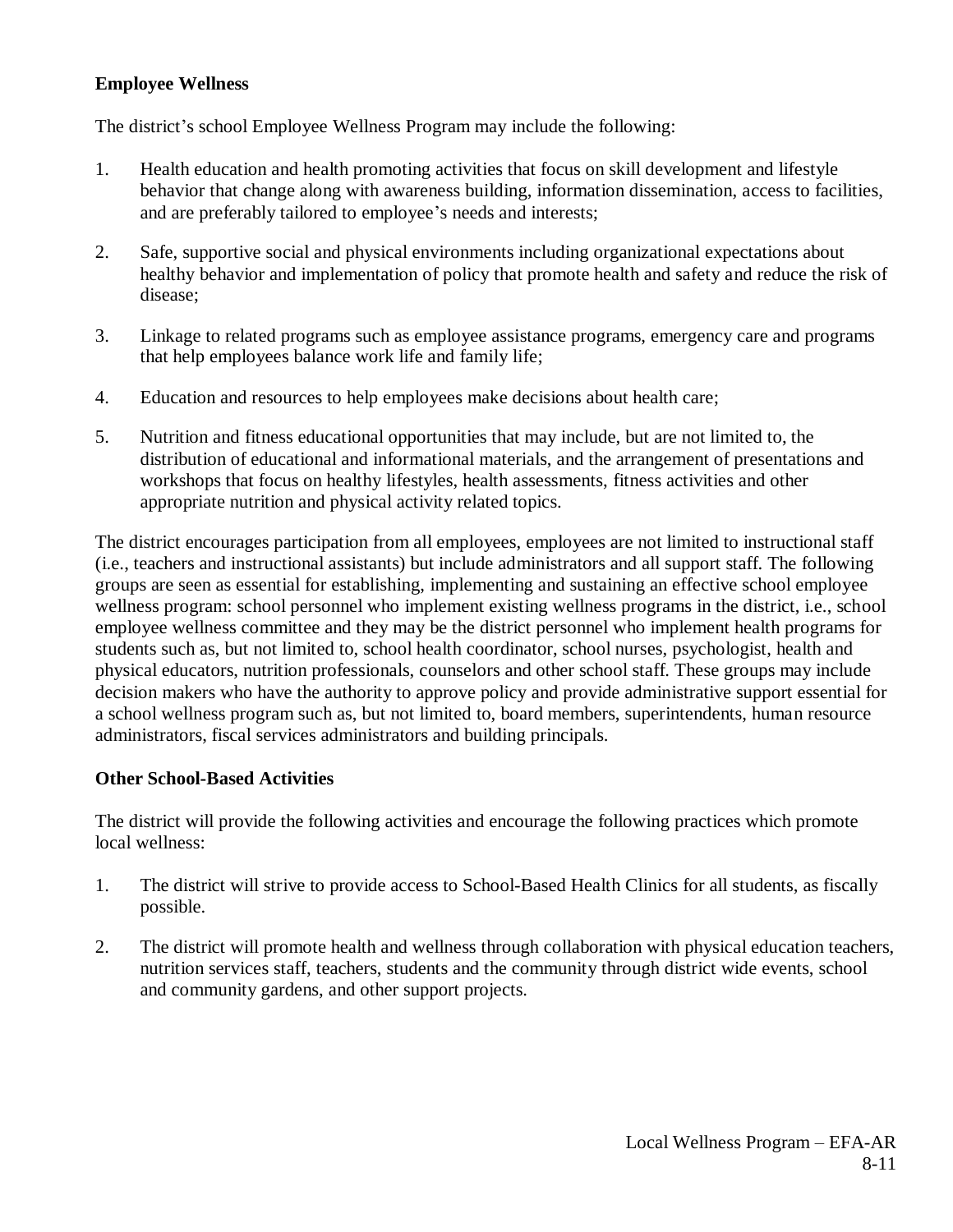## **Competitive Food Sales**

In keeping with federal regulations, the district controls the sale of all competitive foods.

Accordingly, the district will select food items that meet the Oregon Smart Snacks nutrition standards. The sale of foods and beverages in competition with the district's NSLP and SBP meals shall be permitted when all income from the food sales accrues to the benefit of the district's nutrition and food services operation or a school or student organization as approved by the Board.

The district will ensure that nutritious foods are available at an affordable option whenever food is sold or served on district property or at district-sponsored events; that schools limit the sale or serving of foods or snacks high in fat, sodium or added sugars; and competition with nutritious meals served by the school nutrition and food services operation is minimized.

#### **Other Foods Offered or Sold**

Foods and beverages sold or offered in classrooms or school-sponsored activities during the school day shall follow the Oregon Smart Snacks standards unless otherwise exempt by state law.

Food and beverage items sold after the school day as part of an approved school fund-raising event are not required to meet minimum state requirements.

A guideline will be developed for "Healthy Snacks" and "Healthy Parties" and provided to parents and teachers with a list of examples of healthy, affordable food choices for snacks and parties.

#### **Fund Raising and School Stores**

The district encourages fund-raising activities that promote physical activity and provide healthy food and beverage options. Food sold at school as a fund raiser during the school day will meet the Healthy Snacks, Healthy Party guidelines, and Federal and State regulations.

## **Distribution of Competitive Foods**

1. Celebrations

Nutritious foods are encouraged when used as part of a social or cultural event in the schools. During the school day, schools should limit the use of food at celebrations that are not related to the curriculum. Parents and staff are encouraged to provide party foods that are consistent with the Healthy Parties guidelines and to serve such items after the lunch hour whenever possible.

2. Use of foods as Incentive or Reward

The use of any candy as a reward for academic performance or good behavior is strongly discouraged. Other food as an incentive, or reward, or as part of the curriculum for students should be used judiciously, taking into consideration the nutritional value of the food being served and the frequency of use.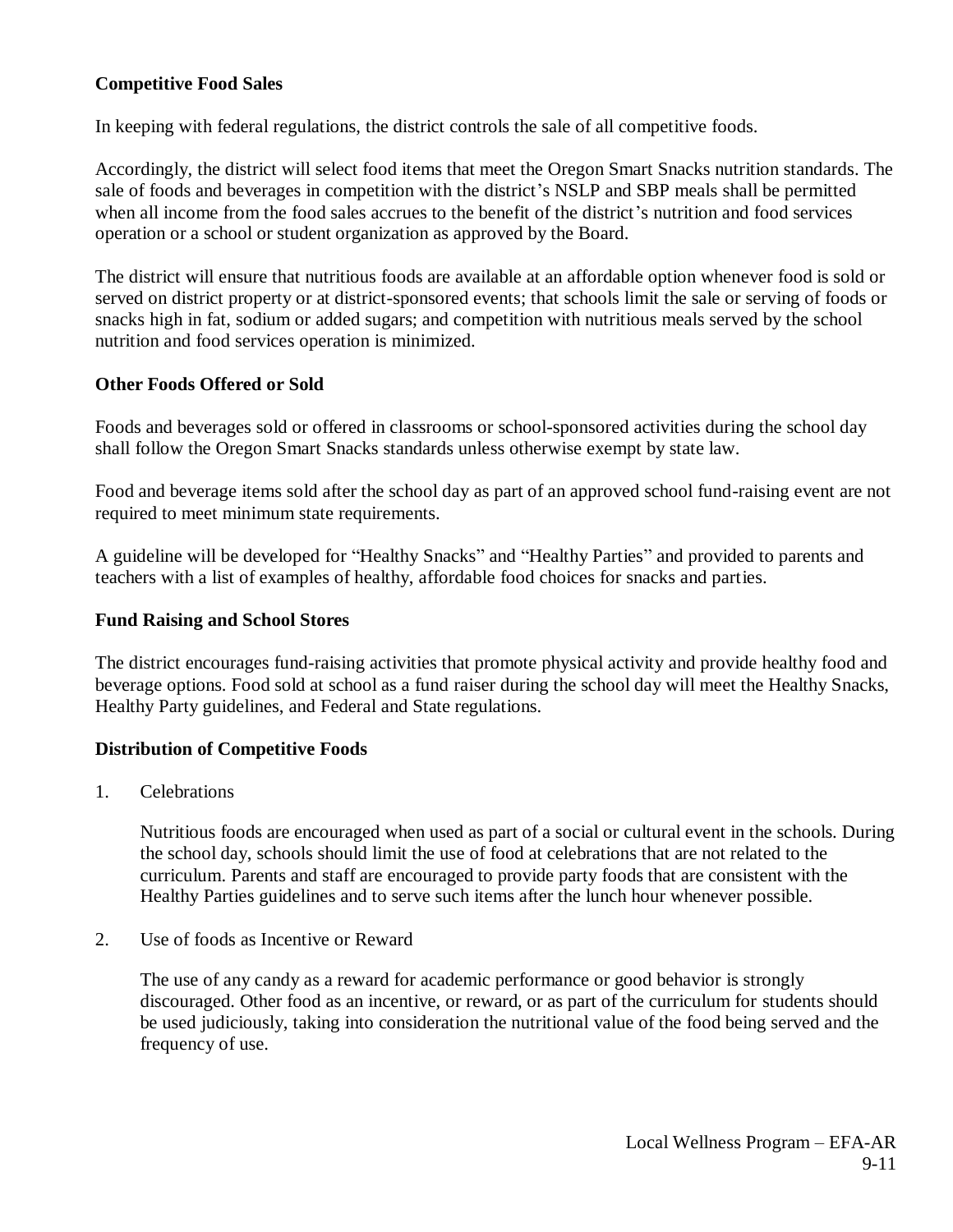#### **After-School Events Sponsored by District**

Food offerings at concession stands operated on school campuses (such as, but not limited to, athletic events and concessions, after school programs, performances and school dances) shall include healthy options such as water, milk, 100 percent juice and nutritious foods as delineated by the Healthy Snacks guidelines.

#### **Staff Development**

Ongoing pre-service and professional development training opportunities for staff will be encouraged. Staff responsible for nutrition education will be encouraged to participate in professional development activities to effectively deliver the nutrition education program as planned. Nutrition and food services personnel will receive opportunities to participate in professional development activities that address strategies for promoting healthy eating behavior; food safety; maintaining safe, orderly and pleasant eating environments; and other topics directly relevant to the employee's job duties. The principal is responsible to ensure such training is made available including, but not limited to, the following:

- 1. Personnel management;
- 2. Financial management and record keeping;
- 3. Cost- and labor-efficient food purchasing and preparation;
- 4. Sanitation and safe food handling, preparation and storage;
- 5. Planning menus for students with special needs and students of diverse cultural backgrounds;
- 6. Customer service and student and family involvement;
- 7. Marketing healthy meals;
- 8. Principles of nutrition education, including selected curriculum content and innovative nutrition teaching strategies; and
- 9. Assessment by staff of their own eating practices and increased awareness of behavioral messages staff provide as role models.

#### **Family and Community Involvement**

In order to promote family and community involvement in supporting and reinforcing nutrition education in the schools, the principal is responsible for ensuring:

- 1. Nutrition education materials and cafeteria menus are sent home with students;
- 2. Parents are encouraged to send healthy snacks/meals to school;
- 3. Parents and other family members are invited to periodically eat with their student in the cafeteria;
- 4. Families are invited to attend exhibitions of student nutrition projects or health fairs;